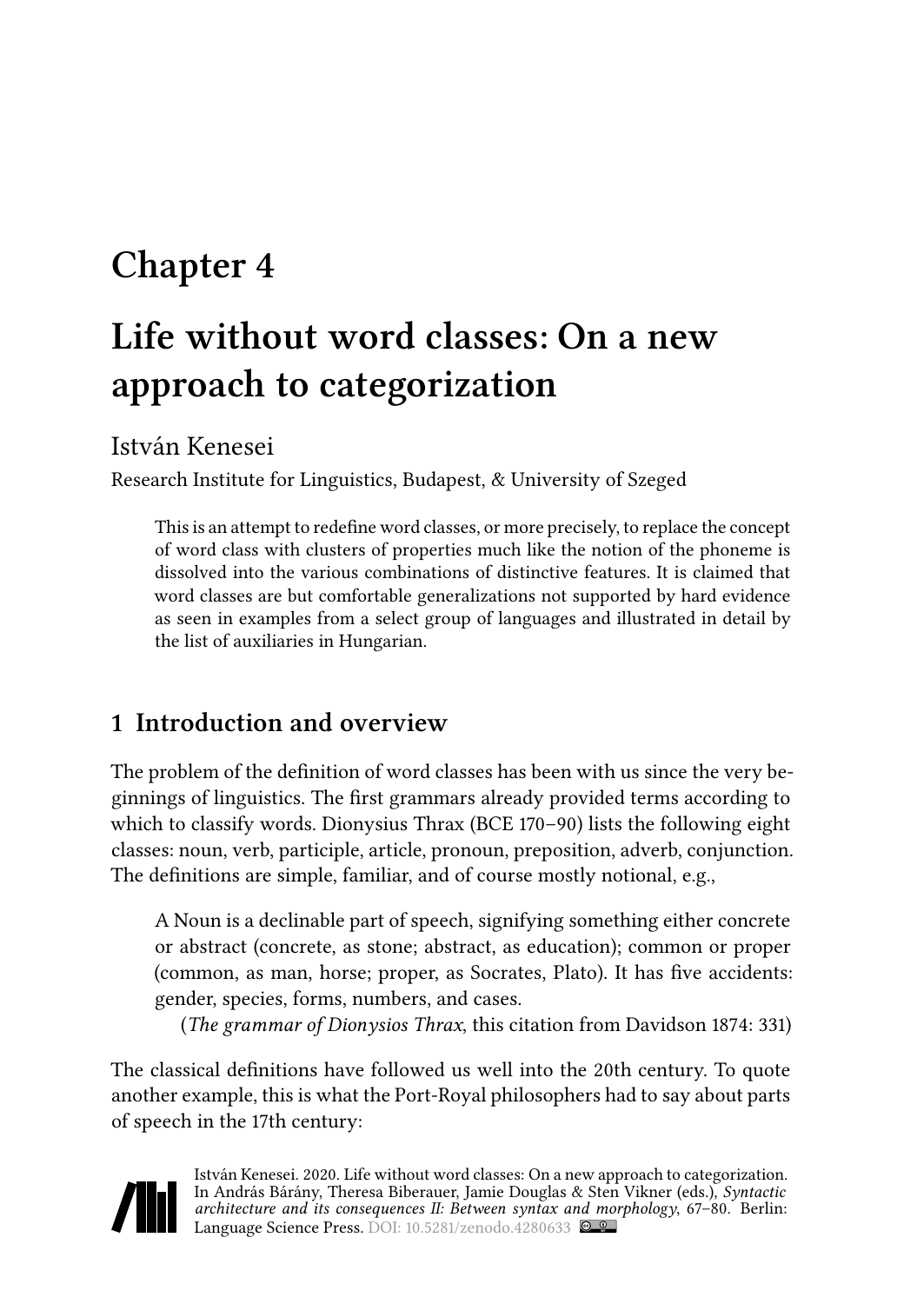Les objets de nos pensées, sont ou les choses, comme *la terre*, *le Soleil*, *l'eau*, *le bois*, ce qu'on appelle ordinairement *substance*. Ou la manière des choses; comme d'estre *rouge*, d'estre *dur*, […] & c. ce qu'on appelle *accident*. […] Car ceux qui signifient les substances, ont esté appellez *noms substantifs*; & ceux qui signifient les accidens […], *noms adjectifs*.

([Lancelot & Arnauld 1660/1967](#page-13-0): 30–31)

This type of definition was widespread until about the middle of the 20th century. In his otherwise highly original *Grammar of spoken English*, [Palmer](#page-13-1) [\(1924\)](#page-13-1) lists more or less the same eight classes, viz., nouns, pronouns and determinatives, qualificatives (i.e., adjectives), verbs, adverbs, prepositions, connectives ("together with interrogative words"), and interjections and exclamations. In the "logical classification of nouns", for instance, he gives an inventory of subtypes, rather than a classical definition, namely, concrete nouns (including proper and common nouns, with the latter further divided into class, i.e. countable, and material nouns, etc.) and abstract nouns([Palmer 1924](#page-13-1): 28–32).

However, due to the influence of Saussure's *Cours* [\(1916\)](#page-13-2), American descriptive linguists, and in particular Leonard Bloomfield, who was the first of them to appreciate Saussure's achievements (cf., e.g., [Koerner 1995\)](#page-13-3), started to concentrate on the formal features of parts of speech. "The noun is a word-class; like all other form-classes, it is to be defined in terms of grammatical features […] When it has been defined, it shows a class-meaning which can be roughly stated as "object of such and such a *species*"; examples are *boy*, *stone*, *water*, *kindness*." [\(Bloomfield](#page-11-0) [1935:](#page-11-0) 202) One of Bloomfield's more dogmatic followers had this to say in his widely used textbook:

[The pattern of interchangeability] defines a form-class which includes *she*, *he*, *it*, *John*, *Mary*, *the man at the corner*, *my friend Bill*, and so on endlessly, but which by no means includes all forms, since we can name many which are excluded: *her*, *him*, *them*, *me*, *yes*, *no*, *ripe*, *find her*, *go with us tomorrow*. ([Hockett 1958](#page-12-1): 162)

Note that Hockett's form-classes include not only words proper, but entire phrases, and there is no "class-meaning" mentioned, since the most important feature is mutual substitutability.

But if distributional analysis is closely observed, its negative consequences are unavoidable, as was seen as early as the 1960s. According to one British linguist "as many classes are set up as words of different formal behaviour are found" [\(Robins 1980 \[1964\]](#page-13-4): 174), and another maintains in an article on the definition of word classes that "[…] very few words have an overall identical formal behaviour [...].One would end up with a multitude of single member classes" ([Crystal 1967](#page-12-2): 68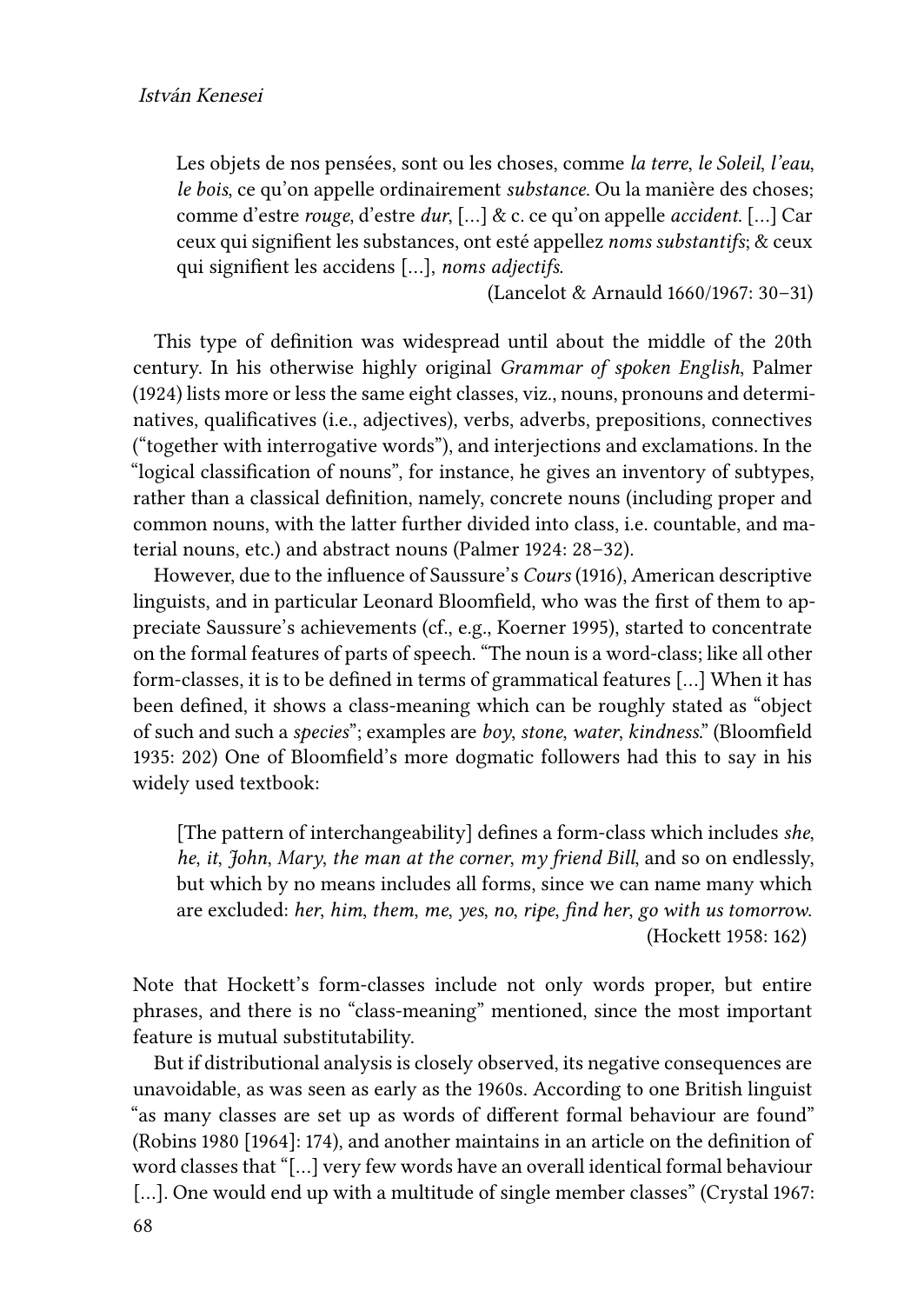28). Or to cite a more recent article: "Whatever identifying criteria we use for parts of speech – meaning, syntactic function, or inflection – the relationship between particular criteria and particular parts of speech is typically many-tomany" [\(Anward 2000](#page-11-1): 3).

Neither do alternative approaches fare better in this respect. Functionalist linguists, as shown by Simon [Dik \(1989\)](#page-12-3) or Kees [Hengeveld \(1992\),](#page-12-4) differentiate word classes by two prototypical functions or parameters, such as predication vs. referentiality, and head vs. modifier, with the resulting four classes arranged in an implicational hierarchical order in [\(1](#page-2-0)) that corresponds to the sequence verb > noun > adjective > adverb([Hengeveld 1992\)](#page-12-4).

<span id="page-2-0"></span>

| (1) | Head of      | > Head of ref. > Modifier of > Modifier of |              |               |
|-----|--------------|--------------------------------------------|--------------|---------------|
|     | pred. phrase | phrase                                     | head of ref. | head of pred. |
|     |              |                                            | phrase       | phase         |

The "radical constructionist" William [Croft \(2005\)](#page-12-5) also notes the futility of the distributional method, and, instead of language specific word classes, proposes restricted typological universals based on "propositional acts", such as reference, predication, and modification, that define "lexical semantic classes" like objects, actions, and properties, respectively [\(Croft 2005:](#page-12-5) 438).

As I will try to show, neither the approach based on the introduction of a new or different set of criteria for the same small number of word classes nor the opposing view stemming from otherwise well-established criticism based on the failure of distributional analysis is viable. Instead, I will suggest a compromise solution that benefits from both without their possible drawbacks.

Research into the typology of word classes has come up with observations differentiating between part-of-speech systems depending on whether or not the categories of lexical items are fixed or not. Languages can thus be grouped into one of three sets: (a) differentiated, as English, in which all four word classes are clearly displayed, and two subtypes in which such dedicated lexical items are missing: (b) flexible, like Turkish, in which non-verbs can belong to any one of the three classes nouns, adjectives, and adverbs, and (c) rigid, like Krongo (Kadu, Sudan), in which there are nouns and verbs, but the rest of the lexical categories are rendered by syntactic means, e.g., relative clauses [\(Hengeveld 2013:](#page-12-6) 32ff.).<sup>1</sup>

<sup>&</sup>lt;sup>1</sup>Due credit must be given here to the polyglot phonologist and theoretical linguist Ferenc Mártonfi (1945–1991), who had expressed similar thoughts well ahead of the recent upsurge of interest in word class typology, as illustrated in the following passage. "From the point of view of parts-of-speech this means that there are languages in which syntactic features like 'verbal' or 'nominal' must be marked for all or most of the words (e.g., in Hungarian, German, etc.), and there are languages where this would be redundant, non-distinctive marking, which is omissible (and this holds for the large majority of words in, e.g., Chinese, Vietnamese, etc. [...]).In other words, this means that lexical word classes are not universal." ([Mártonfi 1973](#page-13-5): 201; my translation)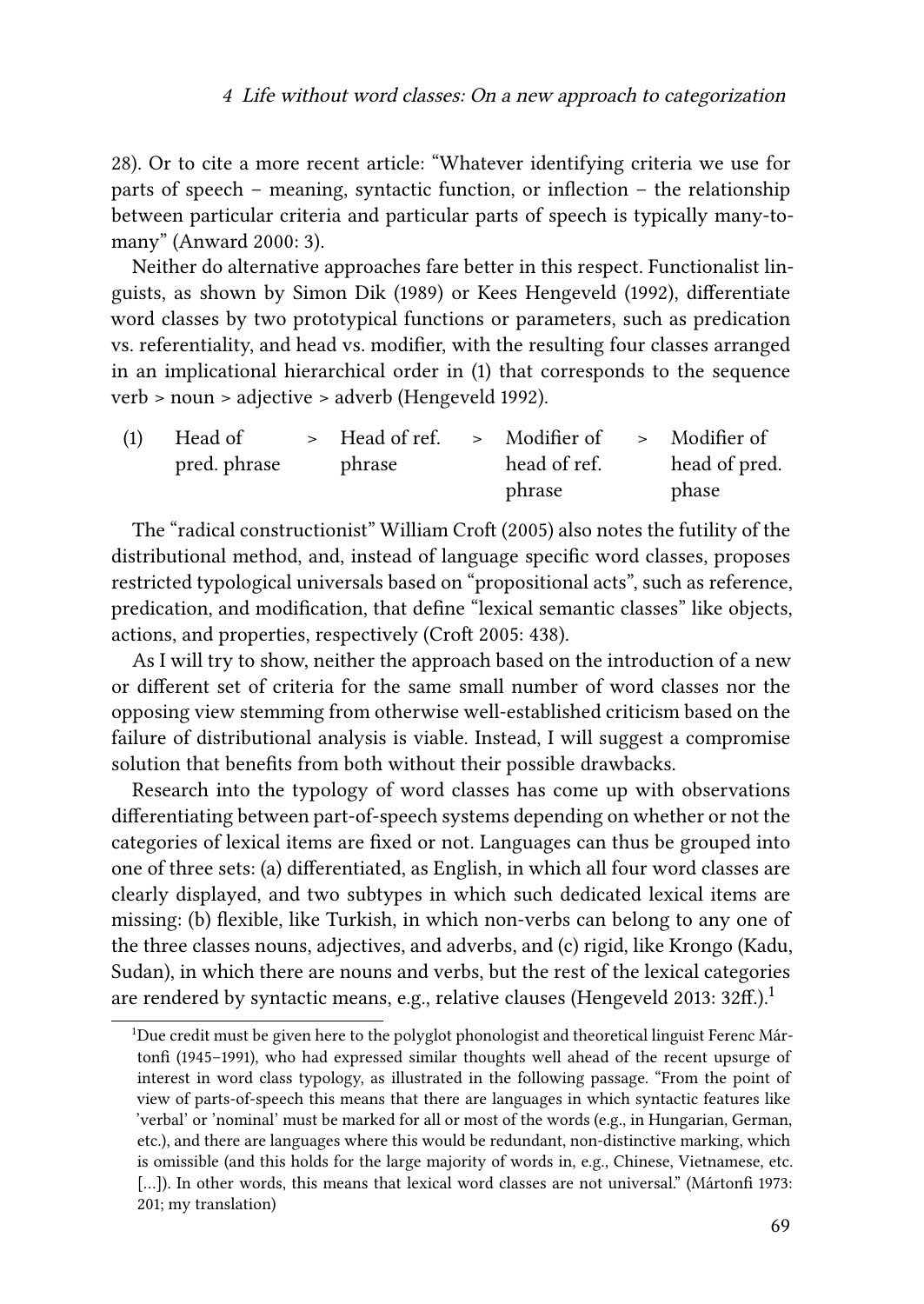## István Kenesei

It is true that Distributed Morphology offers an attractive solution to the problem of word classes by merging a functional category with an unspecified root (cf. [Halle & Marantz 1993;](#page-12-7) [Marantz 1997](#page-13-6); [Arad 2003](#page-11-2); [Panagiotidis 2015,](#page-13-7) among others). In this approach, categorization is a syntactic process. Items, whether heads or phrases, have no categories of their own determined by their lexical characterization, but acquire them, as it were, by becoming complements of functional heads, such as the nominalizer *n*, the verbalizer *v*, or the adjectivizer *a* [\(Pana](#page-13-7)[giotidis 2015:](#page-13-7) 17). However, [Baker](#page-11-3)'s (2003: 266ff.) arguments are persuasive in attributing syntactic categories to roots or stems, particularly, as I would focus on his proposal in the light of the above typology, in the case of a number of languages in the "differentiated" type, which will be the subject of our discussion below. Baker claims that "where there is less functional structure, we find more categorial distinctiveness"([Baker 2003](#page-11-3): 268).

## **2 Properties rather than definitions**

Traditional part-of-speech characterizations usually list the most general properties and illustrate them by prototypical examples, which serve practically as ostensive definitions, thus rendering the characterization itself redundant since the examples are a sufficient ground for any competent native speaker by means of which to classify the words of the language in question. The criteria, which usually rely on distributional and/or semantic factors, are usually too soft or porous, and the classes set up do not directly follow from the definitions.

At the same time these very definitions preclude the establishment of, for example, the uniform class of verbs in English or in other languages of the differentiated type since intransitive verbs are as a rule incapable of substituting for transitive ones, or mass nouns for countable nouns, and so forth. If, however, we are satisfied with partial overlapping, then the class of adjectives will in part coincide with that of nouns, cf. *Italian* or *(the) blind*, or even adjectives will subsume two partially overlapping subsets, relational and qualitative ones, cf. *(\*more) naval (exercise)* vs. *(more) interesting exercise*. In addition to flexible word classes (cf. [Rijkhoff & van Lier 2013](#page-13-8)), some dispute the distinction between inflection and derivation as well, positing a continuum for them([Dressler 1989\)](#page-12-8). What is to blame in this state of affairs is the metric applied; if we have a single scale, the difficulties will inevitably resurface again.

Moreover, it follows from a unidimensional system of criteria that whenever some word class is defined by a set of characteristics, then a given item belongs to that word class if it has precisely those characteristics. If any item has some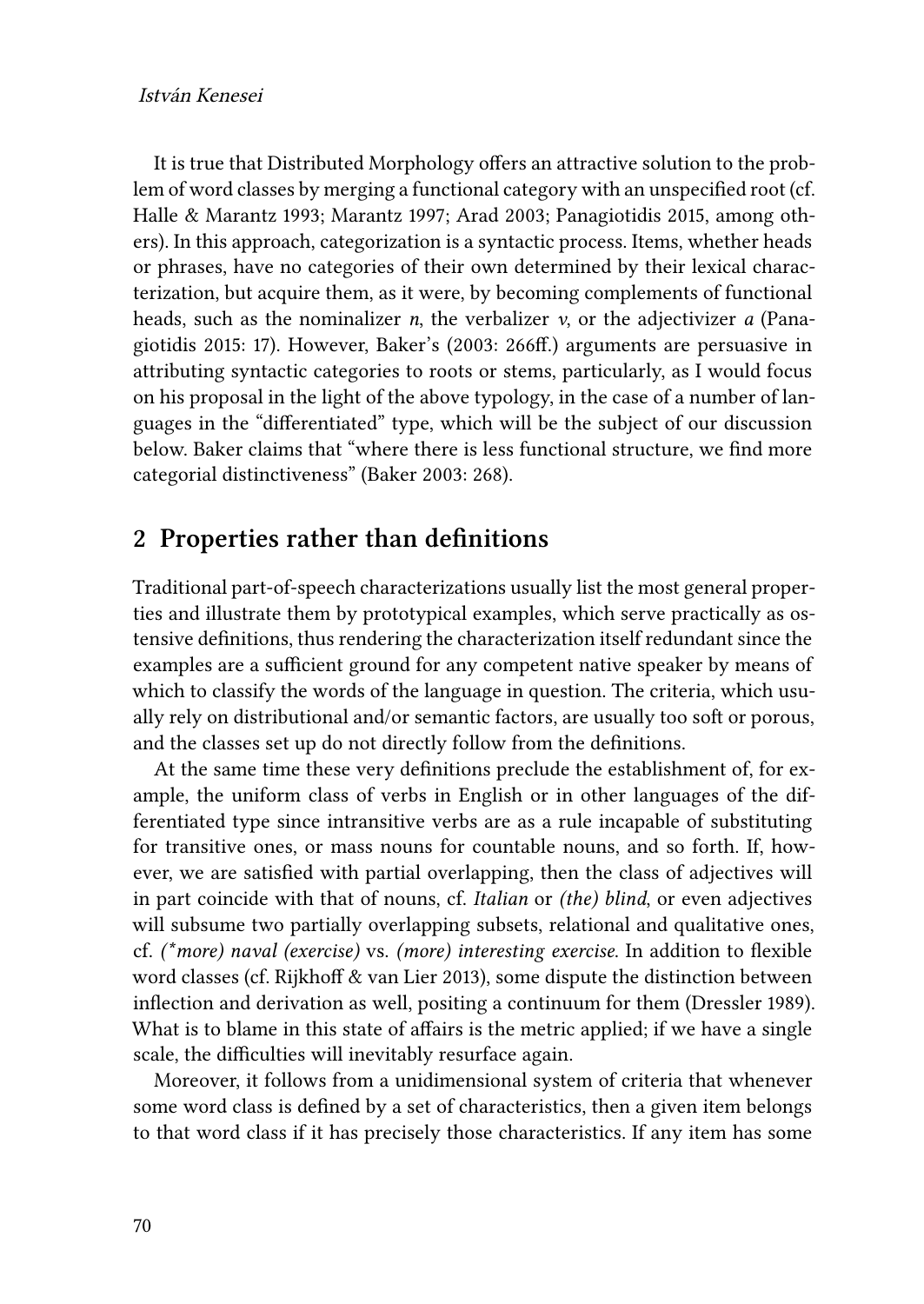property that it shares with another item, the property will serve to determine the class formed by them. This is clearly circular and if we insist on this approach the circle cannot be broken.

Note that the notion of word class applies only to linguistic items that can combine with other such items. Utterance-sized words, such as interjections, greetings, etc., even though they may be listed and categorized in dictionaries, do not partake in syntactic constructions (except in citation forms), thus, theoretically speaking they have no properties comparable to those of "ordinary" word classes, while the labels attached to them certainly have a practical advantage for users of these dictionaries.

It is precisely the (morphological, syntactic, semantic, or pragmatic) properties of combinable lexical items relevant from the viewpoint of categorization that control their cooccurrence with other lexical items. Consequently, there will be as many classes as there are properties, thus vindicating [Robins](#page-13-4)'s (1980 [1964]), [Crystal'](#page-12-2)s (1967), or [Anward](#page-11-1)'s (2000) views of a multitude of word classes. But these definitions will no longer be circular since the criteria they are based on will figure in various levels of grammar in determining the combination of items, that is, in morphology, syntax, semantics, and pragmatics.

Consequently, what we understand by a word class will be a set of instructions specifying what other lexical or syntactic objects, whether affixes, words or syntactic phrases, a given word can combine with. "Traditional" word classes, i.e., nouns, verbs, adjectives, adverbs, satisfy various clusters of properties. In effect, the unidimensional category of word class has been replaced by multidimensional matrices of sets of properties.

A similar suggestion is inherent in [Crystal'](#page-12-2)s [\(1967](#page-12-2): 46) list of criteria for nouns in English, reproduced in Figure [4.1.](#page-5-0)

[Gross \(1986\)](#page-12-9) gives a classification of French verbs according to the types of subjects, complements and the properties of their complements, based on 4 subject and 32 complement types, setting up a matrix of 36 verb types.

In a discussion of the problems of universal and language specific classification [Haspelmath \(2012](#page-12-10): 94) presents the overlapping system of word classes in Chamorro, following [Topping \(1973\)](#page-13-9) and [Chung \(2012\)](#page-11-4), according to the properties and classes as in Table [4.1](#page-5-1).

In contrast with more "regular" languages like Latin, which has the two major classes of verbs and nouns, with the two subclasses nouns (*nomen substantivum*) and adjectives (*nomen adjectivum*) in the latter group as distinguished by properties of having case and (in)variable gender, Haspelmath argues that Chamorro has six possible word class systems in view of the properties in Table [4.1](#page-5-1), as illustrated in Figure [4.2.](#page-6-0)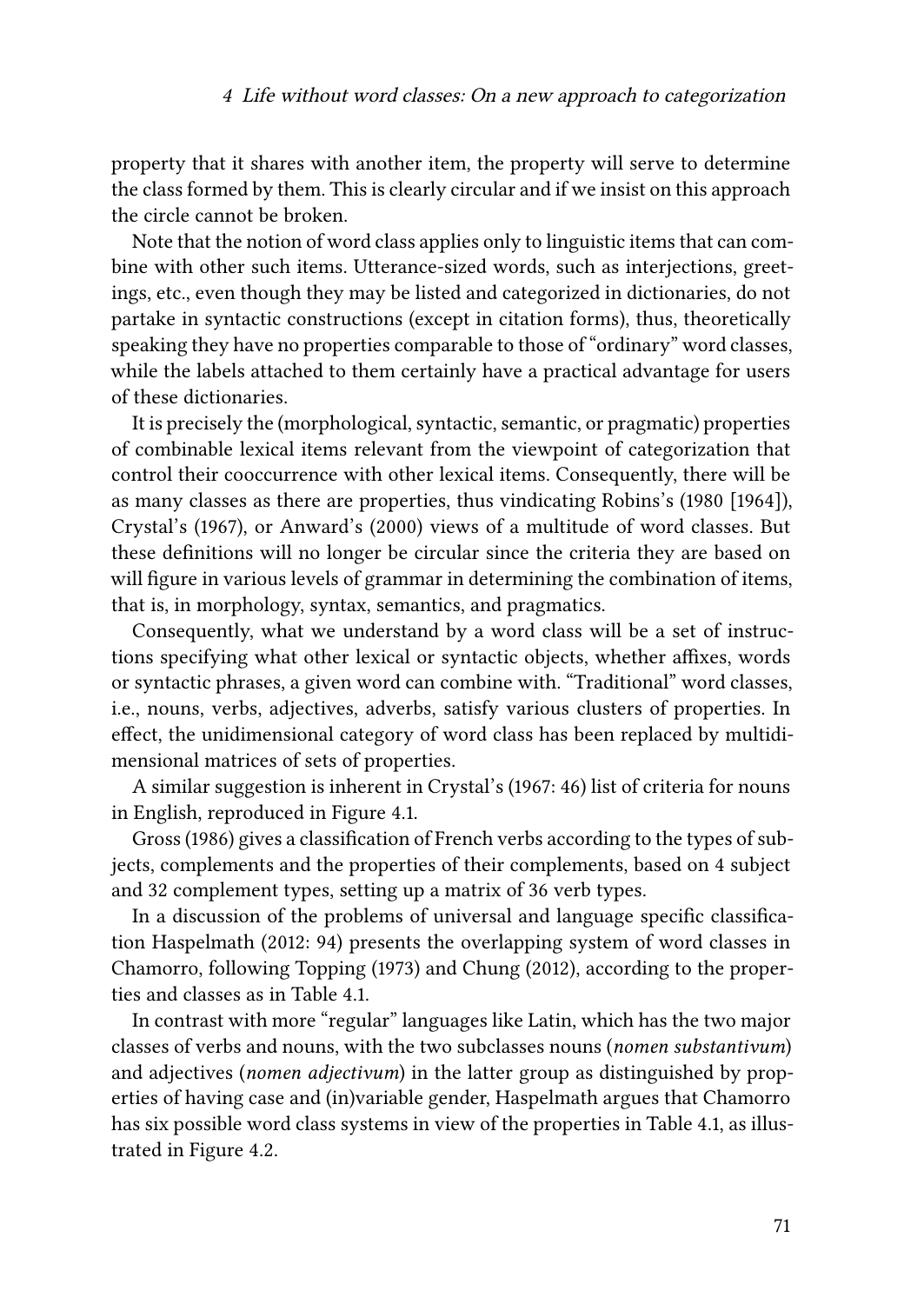<span id="page-5-0"></span>

Figure 4.1: [Crystal'](#page-12-2)s (1967) criteria for nouns. *Legend*: 1 – May act as subject; 2 – Inflect for number; 3 – Co-occur with article; 4 – Morphological indication.

<span id="page-5-1"></span>

|                                  | Word type |                          |            |           |  |  |  |
|----------------------------------|-----------|--------------------------|------------|-----------|--|--|--|
| Property                         | 'see'     | 'go'                     | 'big'      | person    |  |  |  |
| passive                          |           |                          |            |           |  |  |  |
| Yo'-type pronoun subject         |           | $^+$                     |            | $^+$      |  |  |  |
| Infinitive                       |           | $^+$                     |            | $\ddot{}$ |  |  |  |
| Incorporation                    |           |                          |            | +         |  |  |  |
| Prefixation with <i>mi</i> -     |           |                          |            |           |  |  |  |
| Subject-predicate agreement      |           |                          |            |           |  |  |  |
| Specific external agreement      |           |                          |            |           |  |  |  |
| Person-number agreement (realis) |           |                          |            |           |  |  |  |
|                                  |           | Transitival Intransiverb | Adjectival | Nominal   |  |  |  |

Table 4.1: [Haspelmath'](#page-12-10)s (2012) extension of [Chung](#page-11-4)'s (2012) table of grammatical properties and clauses in Chamorro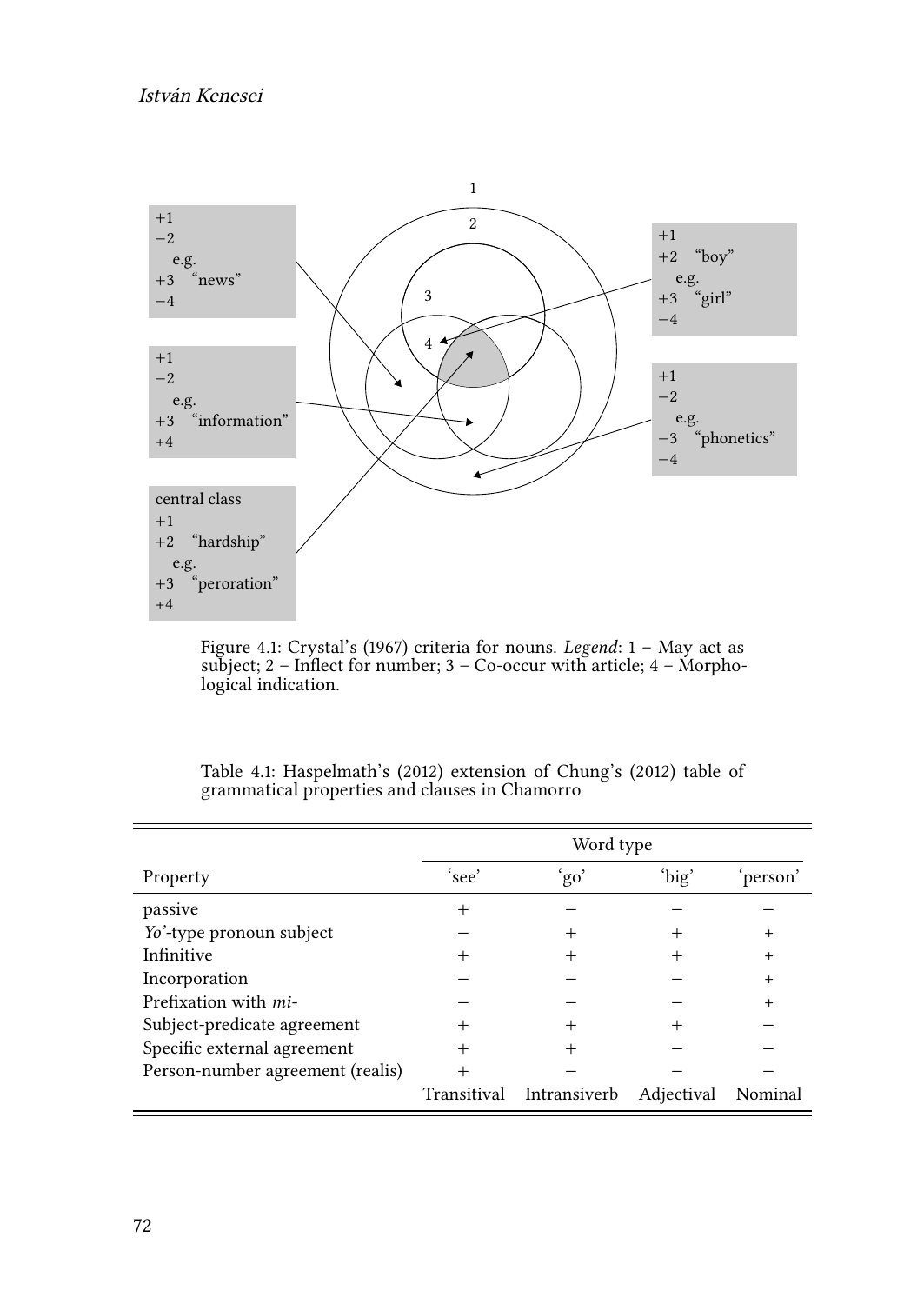#### <sup>4</sup> Life without word classes: On <sup>a</sup> new approach to categorization

<span id="page-6-0"></span>

|    | Transitival + Intransiverb               | Adjectival + Nominal                  |                      |  |  |  |
|----|------------------------------------------|---------------------------------------|----------------------|--|--|--|
|    | Transitival                              | $Intransiverb + Adjectival + Nominal$ |                      |  |  |  |
| C  | Transitival + Intransiverb + Adjectiverb | Nominal                               |                      |  |  |  |
|    | Transitival + Intransiverb               | Nominal                               |                      |  |  |  |
| E. | Transitival                              | Intransiverb                          | Adjectival + Nominal |  |  |  |
|    | Transitival                              | Intransiverb + Adjectival             | Nominal              |  |  |  |
|    |                                          |                                       |                      |  |  |  |

Figure 4.2: The six possible word class systems of Chamorro according to [Haspelmath \(2012\)](#page-12-10)

The properties in question can be of various ranks and significance, as claimed by [Crystal \(1967\)](#page-12-2), since some may extend to more items than others, e.g., whether or not it can be a subject, take a definite article, etc. Then there are classes that can easily adopt new items, whereas others do not – a familiar distinction between open and closed classes. But closed classes, i.e., grammatical words or functional categories, do not form unified classes at all.

This was shown, for example, by [Radford \(1976\)](#page-13-10) in classifying English auxiliaries by listing six properties distinguishing auxiliaries from verbs, such as the ability to take negative clitics, to take *do*-support, to nominalize, to occur in untensed clauses, to occur in untensed clauses, to take *to* before a following infinitive, and to display concord, all of which, except for the first, are properties characterizing verbs.

[Aarts \(2007\)](#page-11-5) differentiates between subjective and intersective gradience, where the former is a case of "categorial shading in prototypicality from a central core to a more peripheral boundary" in a single category, while in the latter "there are two categories on a cline" (p. 97). Rendered in the framework presented here, it is the relevance and/or number of features from one or the other word class that determine to what degree the item in question belongs to one or the other category in Aarts' intersective gradience.

If we examine auxiliaries in Hungarian, we can identify the following properties that distinguish them from main verbs that also take infinitives as their complements.<sup>2</sup>

<sup>&</sup>lt;sup>2</sup>Notethat the first two properties ([2\)](#page-6-0) and [\(3\)](#page-7-0) below lump together subclasses of main verbs with (some) auxiliaries.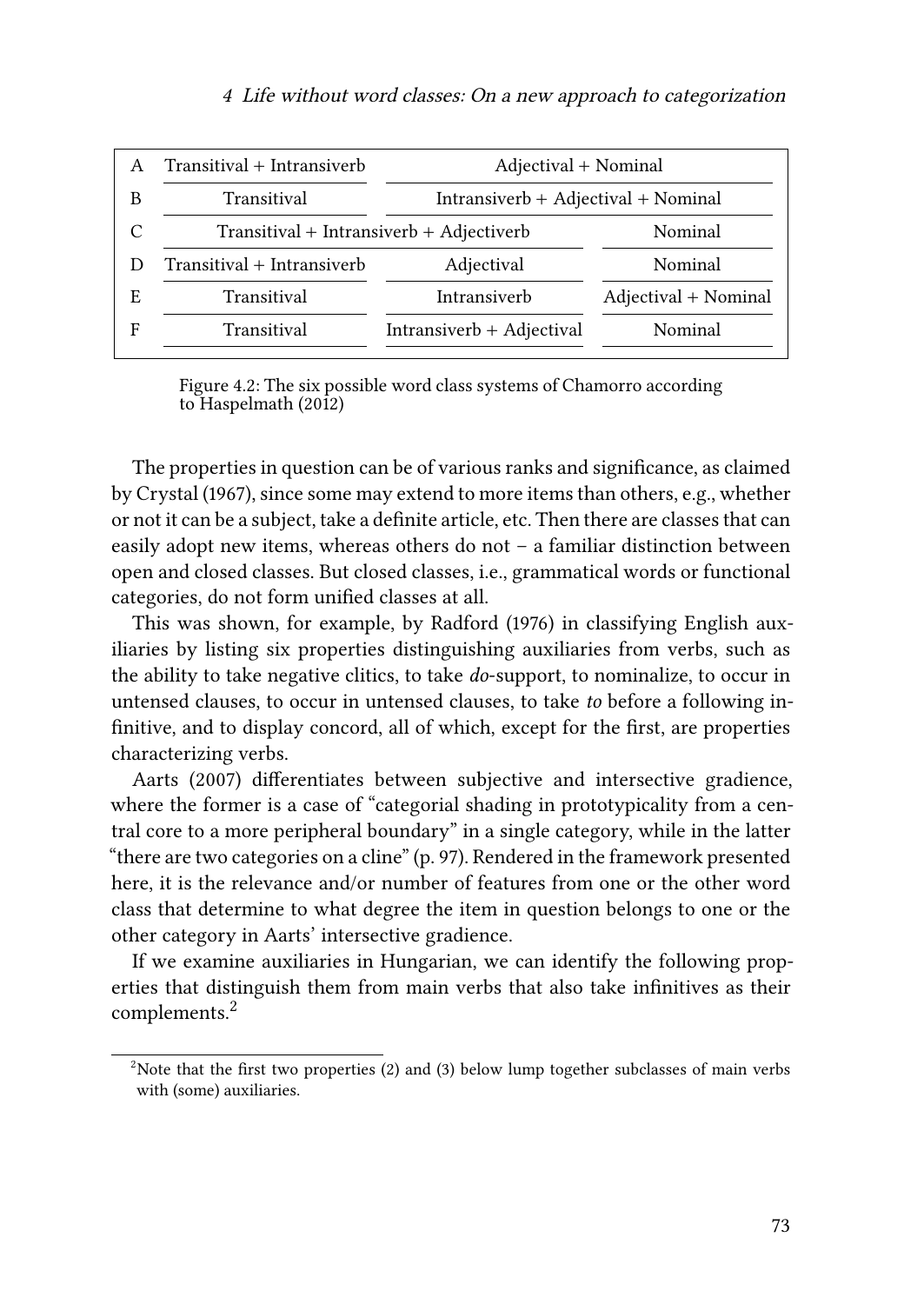## István Kenesei

- (2) Split complex verbs, i.e., a combination of particle + verb construction, see  $(2b.c)<sup>3</sup>$  $(2b.c)<sup>3</sup>$  $(2b.c)<sup>3</sup>$ 
	- i. *utál* 'hate', *szégyell* 'be ashamed to', …
	- ii. *akar* 'want', *próbál* 'try', *tud* 'know, can', …
	- iii. *fog* 'will', *szokott* 'usually does', *kell* 'must', *szabad* 'may, is allowed to', *talál* 'happen to', passive *van* + V-*va/ve*
	- a. \* be utál-sz jön-ni in hate-2sg come-inf
	- a ′ . utál-sz be jön-ni hate-2sg in come-inf 'you hate to come in'
	- b. be akar-sz jön-ni in want-2sg come-inf 'you want to come in'
	- c. in want-2sg come-inf fog-sz jön-ni 'you will come in'
- <span id="page-7-0"></span>(3) Has tense/modal meaning *tud* 'be.able', *bír* 'can', *fog* 'will', *kell* 'must', *szabad* 'may, is allowed to', *lehet* 'may, is possible'
- (4) Has no present or past tense forms *szokott* 'usually does'; *fog* 'will', *szabad* 'may, is allowed to'
- (5) Has no person or number agreement *kell* 'must', *szabad* 'may, is allowed to', *lehet* 'may, is possible'
- (6) Has no infinitival form *fog* 'will', *szokott* 'usually does', *szabad* 'is allowed to', *lehet* 'is possible'
- <span id="page-7-1"></span>(7) Has no thematic subject (external argument) *fog* 'will', *szokott* 'usually does', *talál* 'happen to'; passive *van* + V*-va/ve*, *kell* 'must', *szabad* 'is allowed to', *lehet* 'is possible'

 $3$ As is illustrated in [\(2i](#page-6-0)) and [\(2a](#page-6-0),a'), not all verbs can split the complex verbs in their complement infinitivals. Those that do are listed in [\(2i](#page-6-0)i–iii) and illustrated in [\(2](#page-6-0)b,c), where [\(2](#page-6-0)ii) are examples of main verbs and [\(2i](#page-6-0)ii) those of auxiliaries, as seen in Table [4.2.](#page-9-0) The phenomenon was first described by [Prószéky et al. \(1984\)](#page-13-11) and in more detail by [Kálmán C. et al. \(1989\),](#page-12-11) though their conditions are not followed here, cf. also [Kenesei \(2000\).](#page-12-12)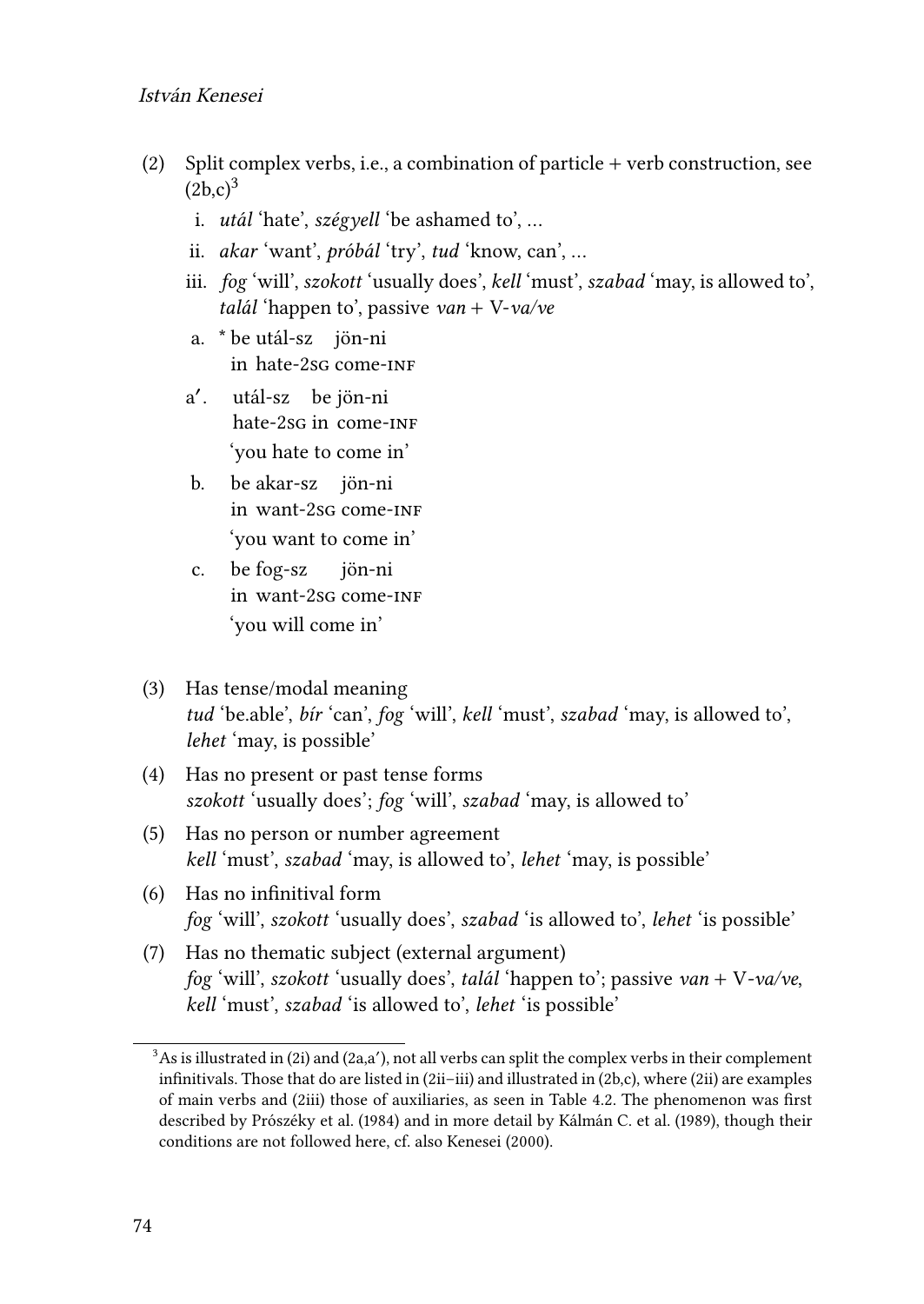#### <sup>4</sup> Life without word classes: On <sup>a</sup> new approach to categorization

- (8) Has no potential inflection (i.e., missing *-hat/het* 'may' affixation) *fog* 'will', *szokott* 'usually does', *talál* 'happen to'; *szabad* 'is allowed to'
- (9) Has no conditional inflection (i.e., missing *-na/ne* 'would' affixation) *fog* 'will', *szokott* 'usually does'
- (10) Has no imperative/subjunctive forms *fog* 'will', *szokott* 'usually does', *talál* 'happen to'
- <span id="page-8-0"></span>(11) Has person-marked infinitival complements, see([11a](#page-8-0)) *kell* 'must', *szabad* 'is allowed to', *lehet* 'is possible'
	- a. Hungarian jön-ni-ük come-inf-3pl must kell 'they must come'

Moreover, the above list is augmented by restrictions on syntactic positions, i.e., what complement VPs each verb in the list can take, cf.([12\)](#page-8-1).

- <span id="page-8-1"></span>(12) Hungarian
	- a. be fog kell-eni tud-ni in will must-inf be.able-inf come-inf jön-ni 'it will be necessary to be able to come in'
	- b. \* be fog tud-ni in will be able-INF must-INF come-INF kell-eni jön-ni intended: '(someone) will be able to have to come in'
	- c. \* be fog/szokott talál-ni in will/usually happen-INF come-INF jön-ni intended: '(s/he) will/usually happen/s to come in'

These properties set apart main verbs (in bold type, with each exemplifying a large array) and the single items of auxiliaries (in normal type). And, what is more important, there are no two auxiliaries that are characterized by the same set of features, as shown in Table [4.2](#page-9-0), in which the lack of a property is marked by a minus sign.<sup>4</sup>

Starting with the fourth column there are only "classes" containing single items, and it is precisely these words that qualify as auxiliaries, which points

<sup>&</sup>lt;sup>4</sup>The star in the last cell indicates the irrelevance of the property. The  $\pm$  sign in column 2 shows that some verbs in this group have modal meanings, and in column 3 that speakers vary as to the acceptability of the past tense form of *szabad*.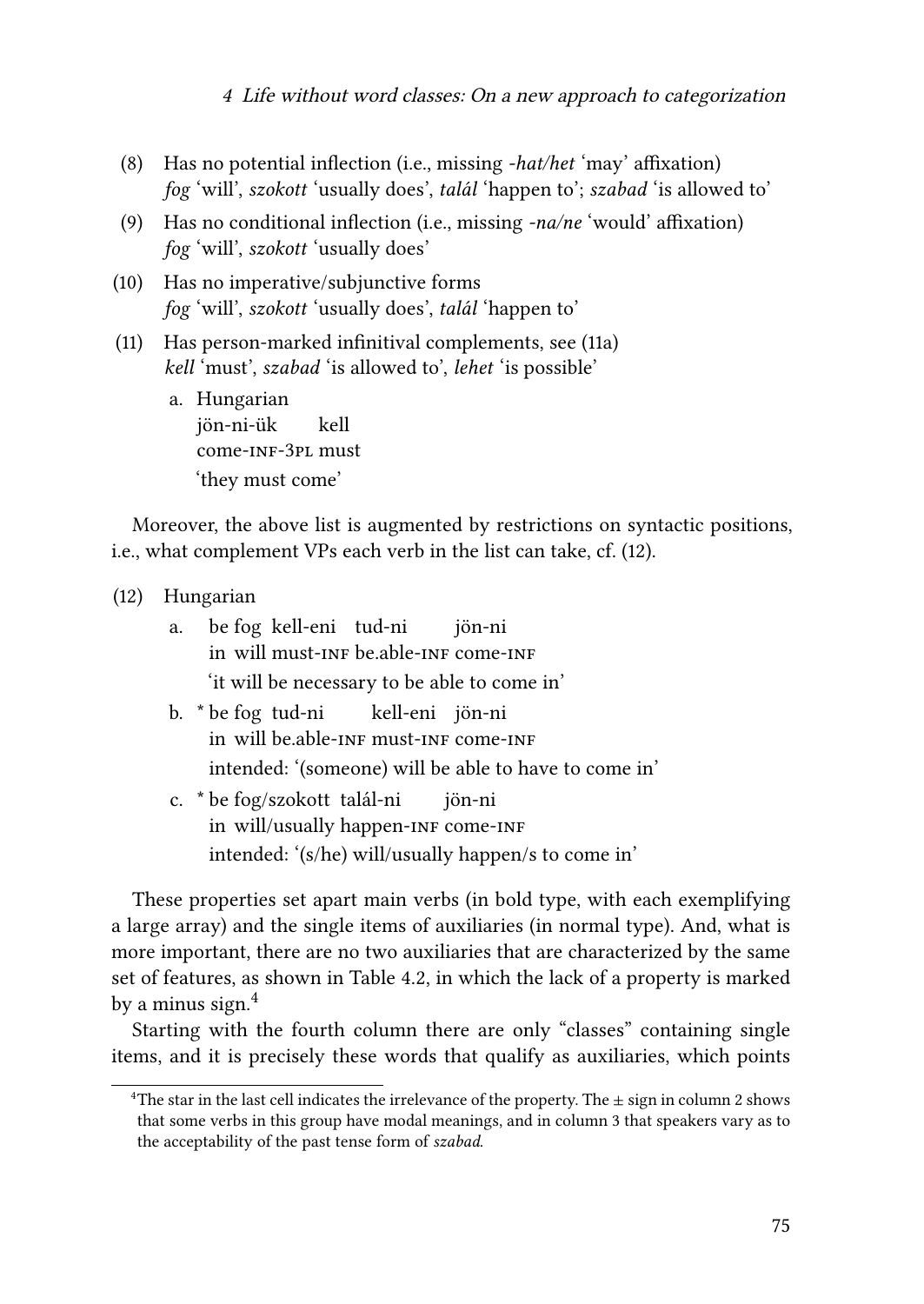<span id="page-9-0"></span>

| Verb              | Splitting          | Modal meaning | Past tense | Person/number marking | Infinitive | Thematic subject   | Potential        | Conditional      | Imperative     | Person-marked infinitive |
|-------------------|--------------------|---------------|------------|-----------------------|------------|--------------------|------------------|------------------|----------------|--------------------------|
| utál 'hate'       |                    |               | $^{+}$     | $^{+}$                | $^{+}$     | $^{+}$             | $^{+}$           | $^{+}$           | $^{+}$         |                          |
| akar 'want'       | $^{+}$             | 士             | $^{+}$     | $^{+}$                | $^{+}$     | $^{+}$             | $^{+}$           | $^{+}$           | $^{+}$         |                          |
| bír 'can'         | $\hspace{0.1mm} +$ | $^{+}$        | $^{+}$     | $^{+}$                | $^{+}$     | $\hspace{0.1mm} +$ | $\boldsymbol{+}$ | $^{+}$           | $^{+}$         |                          |
| fog 'will'        | $^{+}$             | $^{+}$        |            | $^{+}$                |            |                    |                  |                  |                |                          |
| szokott 'usually' | $^{+}$             | $^{+}$        | $^{+}$     | $^{+}$                |            |                    |                  |                  |                |                          |
| talál 'happen'    | $^{+}$             |               | $^{+}$     | $^{+}$                | $^{+}$     |                    |                  | $^{+}$           |                |                          |
| kell 'must'       | $^{+}$             | $^{+}$        | $^{+}$     |                       | $^{+}$     |                    |                  | $\overline{+}$   | $^{+}$         |                          |
| szabad 'may'      | $\hspace{0.1mm} +$ | $^{+}$        | 士          |                       |            |                    |                  | $\boldsymbol{+}$ | $^{+}$         | $^{+}$                   |
| lehet 'may'       | $^{+}$             | $^{+}$        | $^{+}$     |                       |            |                    |                  | $^{+}$           | $^{+}$         |                          |
| passive van 'be'  | $^{+}$             |               | $^{+}$     | $^{+}$                |            |                    |                  | $^{+}$           | $\overline{+}$ | $\star$                  |

Table 4.2: Feature matrix for Hungarian verbs and auxiliaries

at property([7\)](#page-7-1) as the one distinguishing them from main verbs, or more precisely, main verbs that take infinitival clauses as complements.<sup>5</sup> Note, however, that the lack of a thematic subject/external argument is a property found also in unaccusative verbs, but they, in turn, do not take infinitival complements, and Table [4.2](#page-9-0) was set up to include verbs with infinitival complements only. Again, it is another instance of cross-classification, as is generally the case with the open class of (main) verbs, but the ultimate lesson is that the word class of auxiliaries does not seem to emerge, because the rest of the features are not shared by any two of the items listed in Table [4.2.](#page-9-0)

# **3 Conclusion: Life without word classes**

We could go on to demonstrate similar one-member classes in case of articles, conjunctions, and other functional categories, but, as was seen above, categories in open classes are also prone to a limitless multiplication of classes. The way out of this impasse is at hand: word class is an epiphenomenon, it is not a basic

<sup>5</sup> See [Kenesei \(2006\)](#page-13-12) for a full set of arguments.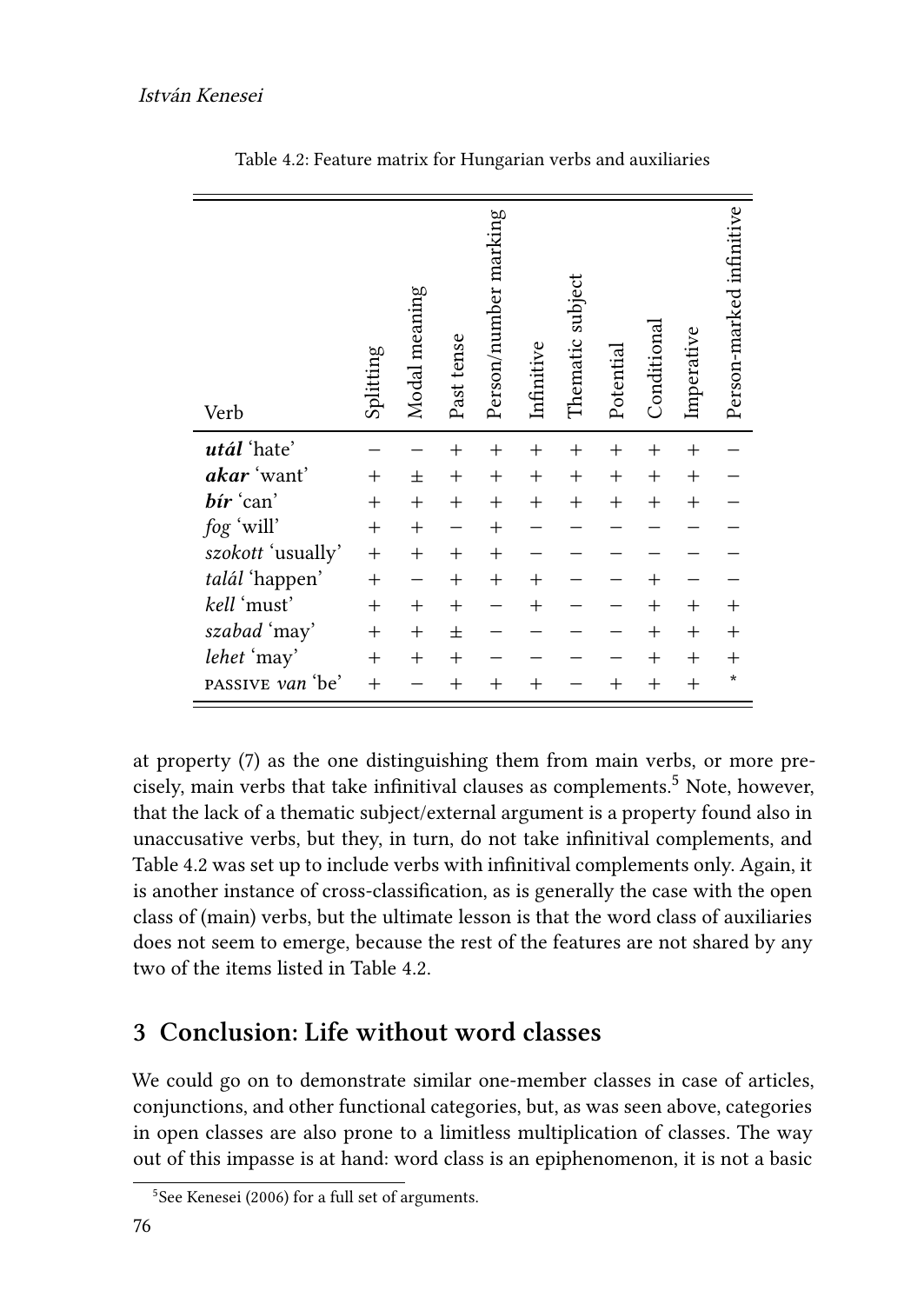concept but a derivative notion in linguistics. There are no word classes; what we have to do with is properties and their combinations, clusters, or matrices. The morphological and syntactic environment, including the complements of individual functional or notional items, can be determined also by various combinations of properties, spelling them out as the characterizations of individual items as we have seen in the case of the auxiliaries.

Morphological or syntactic processes rely and work on properties rather than (classes of) words or morphemes, which renders the discussion on whether word classes are universal or language-specific irrelevant [\(Hengeveld 1992;](#page-12-4) [Croft 2005;](#page-12-5) [Haspelmath 2012](#page-12-10) etc.). What can be universal is not some word class but a set of distinctive properties, some of which were illustrated above. Since there are probably no languages without subjects, [Crystal'](#page-12-2)s (1967) feature of "May act as subject" is probably universal. $^6$  It is likely that all languages have a property of "May have a complement", and if there are cases in a language, then it makes sense to posit the feature "Assigns (structural) case". But just as the consonantal phonological feature for clicks may be relevant only in Bantu languages, it is possible that the syntactic feature of incorporation, which is significant in Chamorro, is missing in a large number of languages. And with reference to the languages with "flexible word classes", as well as to the decomposition of categories in Distributed Morphology, it may very well be the case that the syntactic categorizing heads, i.e., the "categorizers" that merge with categorially unspecified lexical items, are themselves bundles of properties along the lines discussed here.

There is hardly anything surprising in this development, especially if we take into account the fact that it is no longer the phoneme that is the basic unit in phonology but distinctive features and the term phoneme is but shorthand for sets of distinctive features, as seen in the following passage:

In recent years it has become widely accepted that the basic units of phonological representation are not segments but features, the members of a small set of elementary categories which combine in various ways to form the speech sounds of human languages. [\(Clements & Hume 1995:](#page-12-13) 245)<sup>7</sup>

 $6$ One anonymous reviewer contests my reliance on this property, cf.: "The author says 'there are probably no languages without subjects' but that is a statement which has frequently been contested by those who work on so-called 'topic prominent' languages". My studies of topicprominent languages, which include Hungarian, among others, do not, however, confirm this statement, but cf. also e.g., [É. Kiss \(2002\)](#page-12-14) for a more complete overview. This reviewer also maintains that "various theories do without a core concept of 'subject' (including most if not all versions of generative grammar), while others such as Lexical-Functional Grammar (LFG) and Relational Grammar make it a theoretical primitive." While this is indeed the case, the fact that 'subject' is a derived notion, rather than a core concept, in generative grammars does not preclude reference to it by the properties invoked here.

<sup>&</sup>lt;sup>7</sup>See also [Siptár \(2006\).](#page-13-13)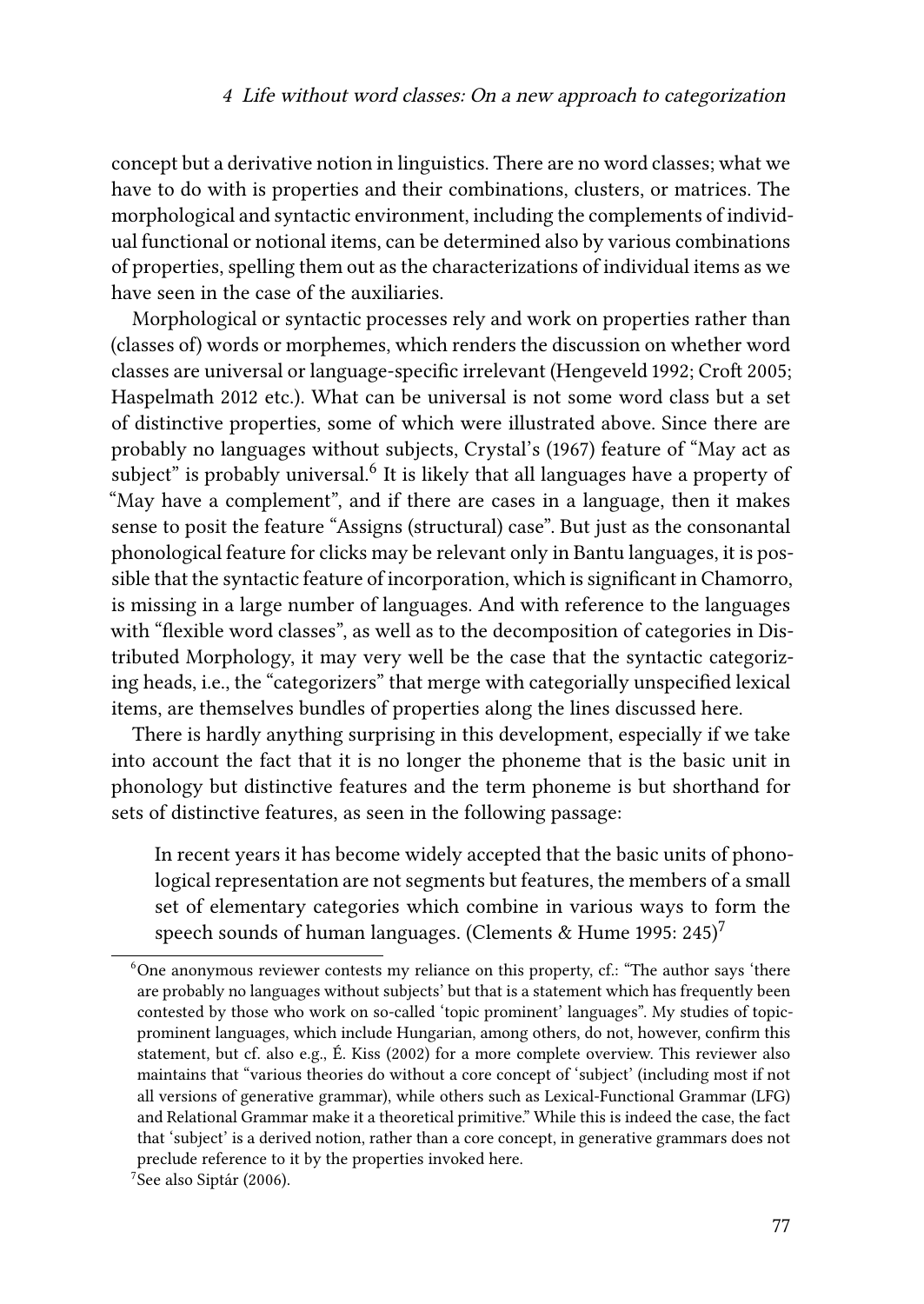And finally, just as phonologists have not got rid of the term "phoneme", so syntacticians or morphologists need not throw out the notion of "word class" – if they are aware that it is a convenient abbreviation without any consequence or theoretical relevance.

## **Abbreviations**

|            | second person | LFG. | Lexical-Functional Grammar |
|------------|---------------|------|----------------------------|
| 3          | third person  | PL   | plural                     |
| <b>INF</b> | infinitive    | SG   | singular                   |

## **Acknowledgements**

This article has grown out of a number of presentations to various audiences, e.g., at the 14th *morphology meeting*, and the *beyond dichotomies* conference, both in Budapest, 2010, the Research Institute for Linguistics, and the Linguistics and Literature Section of the Hungarian Academy of Sciences. I am grateful to the audiences there, and in particular to László Kálmán and Péter Siptár. My special thanks go to the two anonymous reviewers of the current version. Research reported here was supported by Grant NKFIH K120073 "Open access book series on the syntax of Hungarian".

## **References**

- <span id="page-11-5"></span>Aarts, Bas. 2007. *Syntactic gradience: The nature of grammatical indeterminacy*. Oxford: Oxford University Press.
- <span id="page-11-1"></span>Anward, Jan. 2000. A dynamic model of part-of-speech differentiation. In Petra M. Vogel & Bernard Comrie (eds.), *Approaches to the typology of word classes*, 3–45. Berlin: De Gruyter. DOI: [10.1515/9783110806120.3.](https://doi.org/10.1515/9783110806120.3)
- <span id="page-11-2"></span>Arad, Maya. 2003. *Natural Language & Linguistic Theory* 21(4). 737–778. DOI: [10.](https://doi.org/10.1023/a:1025533719905) [1023/a:1025533719905.](https://doi.org/10.1023/a:1025533719905)
- <span id="page-11-3"></span>Baker, Mark C. 2003. *Lexical categories: Verbs, nouns and adjectives*. Cambridge: Cambridge University Press.
- <span id="page-11-0"></span>Bloomfield, Leonard. 1935. *Language*. 2nd revised edition. London: George Allen & Unwin.
- <span id="page-11-4"></span>Chung, Sandra. 2012. Are lexical categories universal? The view from Chamorro. *Theoretical Linguistics* 38(1–2). 1–56. DOI: [10.1515/tl-2012-0001.](https://doi.org/10.1515/tl-2012-0001)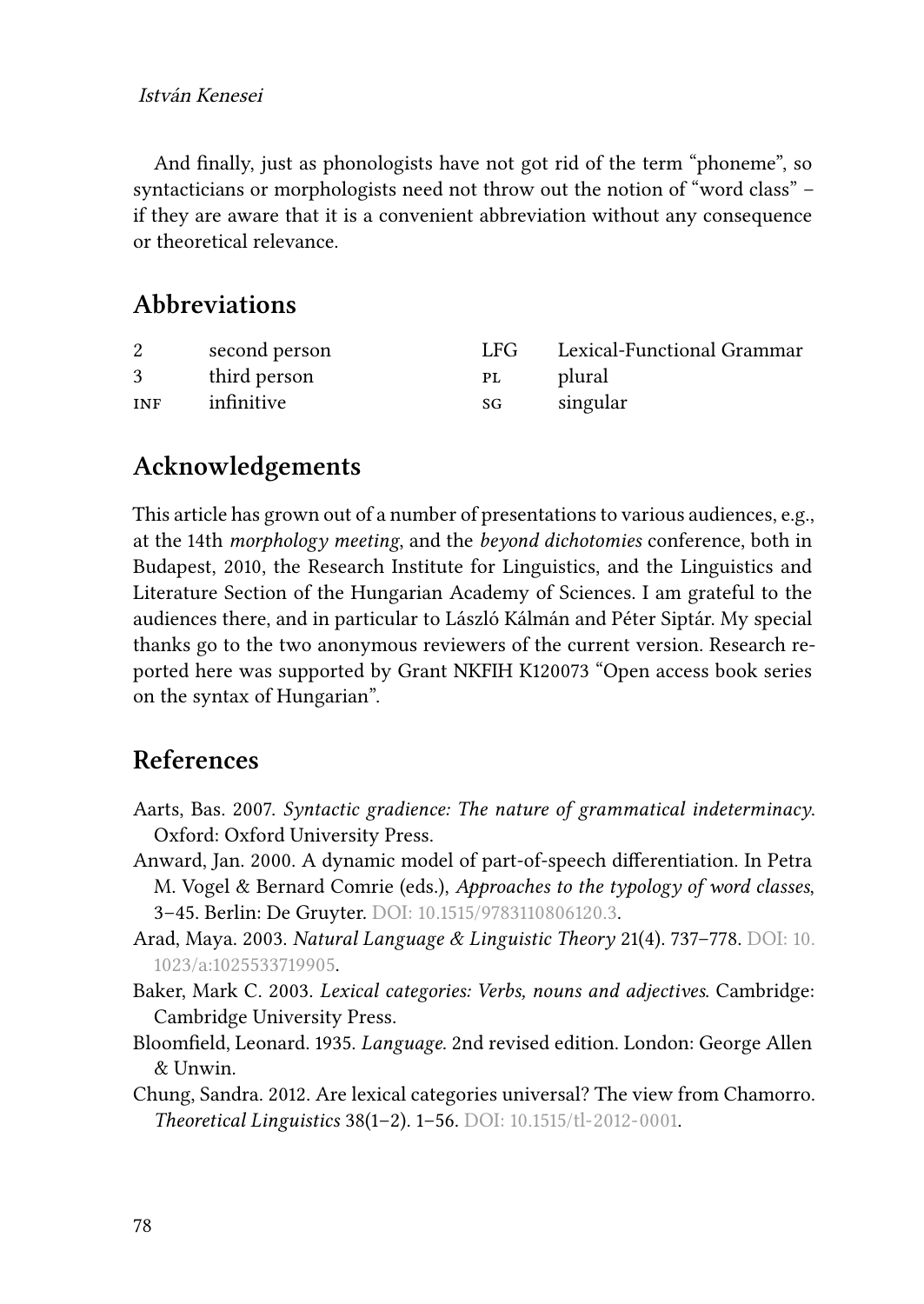- <span id="page-12-13"></span>Clements, George N. & Elizabeth Hume. 1995. The internal organization of speech sounds. In John Goldsmith (ed.), *Handbook of phonological theory*, 245– 306. Oxford: Blackwell.
- <span id="page-12-5"></span>Croft, William. 2005. Word classes, parts of speech, and syntactic argumentation. *Linguistic Typology* 9(3). 431–441. DOI: [10.1515/lity.2005.9.3.391.](https://doi.org/10.1515/lity.2005.9.3.391)
- <span id="page-12-2"></span>Crystal, David. 1967. English. *Lingua* 17. 24–56. DOI: [10.1016/0024-3841\(66\)90003-](https://doi.org/10.1016/0024-3841(66)90003-9) [9](https://doi.org/10.1016/0024-3841(66)90003-9).
- <span id="page-12-0"></span>Davidson, Thomas. 1874. The grammar of Dionysios Thrax. Trans. by Thomas Davidson. *The Journal of Speculative Philosophy* 8(4). 326-339. http://www. [jstor.org/stable/25665891](http://www.jstor.org/stable/25665891).
- <span id="page-12-3"></span>Dik, Simon C. 1989. *The theory of functional grammar: Part I: The structure of the clause*. Dordrecht: Foris.
- <span id="page-12-8"></span>Dressler, Wolfgang U. 1989. Prototypical differences between inflection and derivation. *Zeitschrift für Phonetik, Sprachwissenschaft und Kommunikationsforschung* 42. 3–10.
- <span id="page-12-14"></span>É. Kiss, Katalin. 2002. *The syntax of Hungarian*. Cambridge: Cambridge University Press.
- <span id="page-12-9"></span>Gross, Maurice. 1986. *Lexicon – grammar: The representation of complex words*. Paris: LDL Université de Paris 7. https://halshsarchives-ouvertes.fr/halshs-[00278082/document](https://halshsarchives-ouvertes.fr/halshs-00278082/document).
- <span id="page-12-7"></span>Halle, Moris & Alec Marantz. 1993. Distributed morphology and the pieces of inflection. In Kenneth L. Hale & Samuel Jay Keyser (eds.), *The view from Building 20: Essays in linguistics in honor of Sylvain Bromberger*, 111–176. Cambridge, MA: MIT Press.
- <span id="page-12-10"></span>Haspelmath, Martin. 2012. Escaping ethnocentrism in the study of word-class universals. *Theoretical Linguistics* 38(1–2). 91–102. DOI: [10.1515/tl-2012-0004.](https://doi.org/10.1515/tl-2012-0004)
- <span id="page-12-4"></span>Hengeveld, Kees. 1992. *Non-verbal predication: Theory, typology, diachrony*. Berlin: De Gruyter.
- <span id="page-12-6"></span>Hengeveld, Kees. 2013. Parts-of-speech systems as a basic typological determinant. In Jan Rijkhoff & Eva van Lier (eds.), *Flexible word classes: Typological studies of underspecified parts of speech*, 31–54. Oxford: Oxford University Press.
- <span id="page-12-1"></span>Hockett, Charles F. 1958. *A course in modern linguistics*. New York: Macmillan.
- <span id="page-12-11"></span>Kálmán C., György, László Kálmán, Ádám Nádasdy & Gábor Prószéky. 1989. A magyar segédigék rendszere. *Általános Nyelvészeti Tanulmányok* 17. 49–103.
- <span id="page-12-12"></span>Kenesei, István. 2000. Szavak, szófajok, toldalékok [Words, word classes, suffixes]. In Ferenc Kiefer (ed.), *Strukturális magyar nyelvtan [The structure of Hungarian]*, vol. 3: Morfológia [Morphology], 75–136. Budapest: Akadémiai Kiadó.